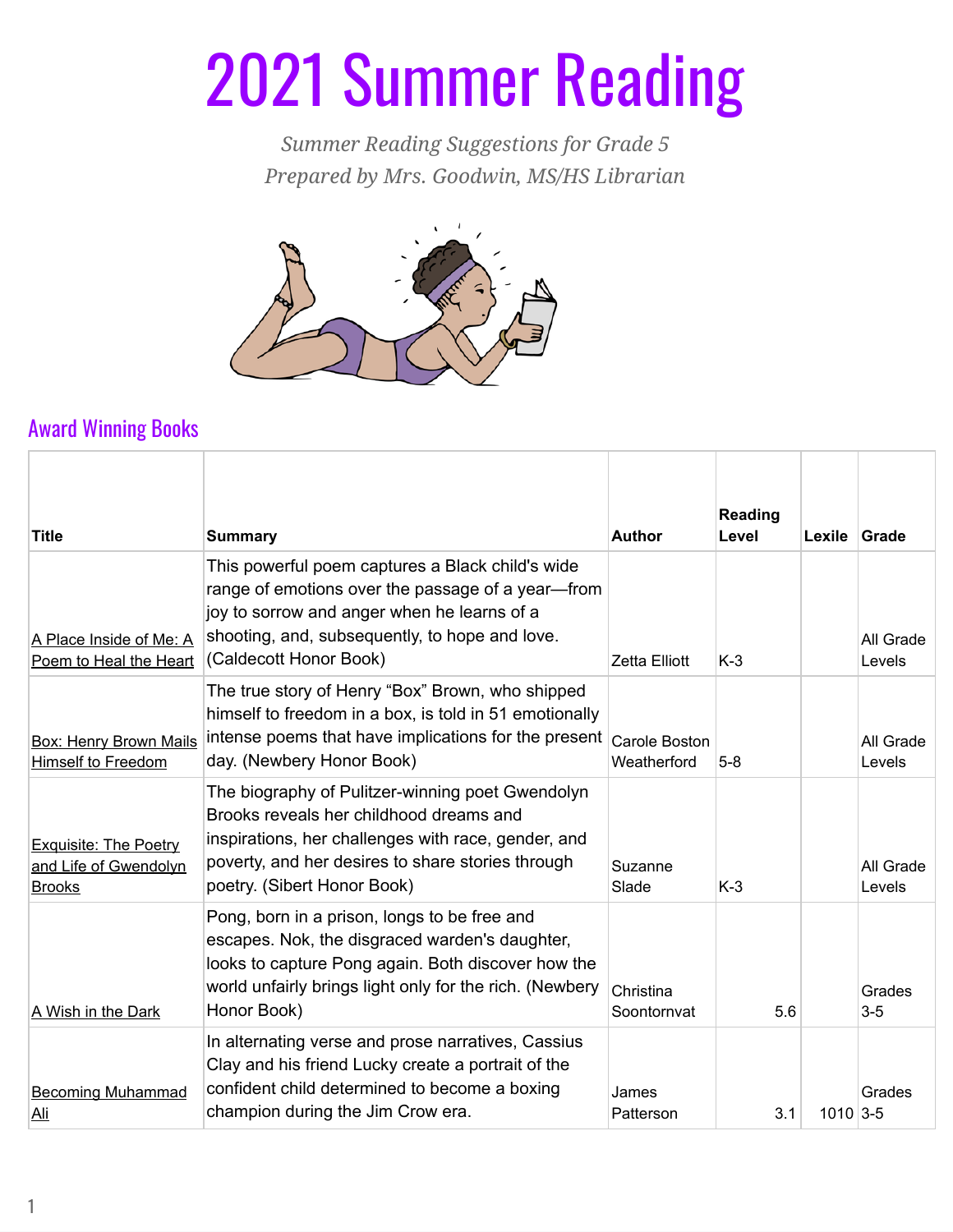| <b>Black Brother, Black</b><br><b>Brother</b>                       | Dark-skinned Donte experiences more racism than<br>his lighter-skinned brother at their private middle<br>school. He finds empowerment through fencing at<br>the local Boys and Girls Club and faces off with a<br>racist bully.                                            | Jewell Parker<br><b>Rhodes</b> | 3.2 |          | Grades<br>$3-5$   |
|---------------------------------------------------------------------|-----------------------------------------------------------------------------------------------------------------------------------------------------------------------------------------------------------------------------------------------------------------------------|--------------------------------|-----|----------|-------------------|
| Catherine's War                                                     | This graphic novel tells the story of Rachel, a Jewish<br>girl forced to change her identity during World War<br>II. As Catherine, she uses a camera to document<br>her experiences, vividly capturing moments of terror,<br>exhilaration, and joy. (Batchelder Honor Book) | <b>Julia Billet</b>            | 3.9 |          | Grades<br>$3-5$   |
| Echo Mountain                                                       | Having lost everything in the Great Depression,<br>Ellie's family moves to the mountain. When her<br>father is left comatose after a tragic accident, they<br>embrace neighbors and nature in order to survive<br>and revive him.                                           | Lauren Wolk                    | 4.6 |          | Grades<br>$3 - 5$ |
| <b>Efrén Divided</b>                                                | When his mother is deported to Mexico, seventh<br>grader Efrén is the only one who can cross the<br>border to bring his mother home. (Belpré Children's<br><b>Author Award Book)</b>                                                                                        | Ernesto<br>Cisneros            |     | 4.7 710L | Grades<br>$3-5$   |
| From the Desk of Zoe<br>Washington                                  | Zoe Washington shows her bravery and<br>determination through a summer bakery internship,<br>a fight with her best friend, and a new relationship<br>with her wrongfully incarcerated father.                                                                               | <b>Janae Marks</b>             | 5.2 |          | Grades<br>$3-5$   |
| King and the<br><b>Dragonflies</b>                                  | King is sure that his brother, Khalid, has been<br>reincarnated as a dragonfly, as he comes to terms<br>with his brother's death, questioning both his and his $ $ Kacen<br>best friend Sandy's sexuality.                                                                  | Callender                      | 4.6 |          | Grades<br>$3-5$   |
| Letters from Cuba                                                   | In a series of letters, young Jewish refugee Esther<br>describes life in 1930s Cuba as she helps her father<br>earn money by sewing dresses so their family can<br>join them and escape persecution in Poland.                                                              | <b>Ruth Behar</b>              | 6.3 |          | Grades<br>$3-5$   |
| Lupe Wong Won't<br>Dance                                            | When a dance threatens her chance to meet<br>pitching idol and fellow Mexinese/Chinacan, Fu Li<br>Hernandez, Lupe takes up the cause against square<br>dancing in gym, which proves both challenging and<br>enlightening. (Belpré Children's Author Honor Book)             | Donna Barba<br>Higuera         | 5.4 |          | Grades<br>$3-5$   |
| Mañanaland                                                          | Max loves fútbol, although his hopes of joining a<br>team are replaced by working with his Dad and<br>eventually discovering that his family are secret<br>guardians who take on refugees and deliver them to<br>"Mananaland."                                              | Pam Munoz<br>Ryan              | 4.5 |          | Grades<br>$3-5$   |
| Once Upon an Eid:<br>Stories of Hope and Joy<br>by 15 Muslim Voices | An Own Voices collection of Eid celebrations<br>throughout the Muslim world.                                                                                                                                                                                                | SKAli &<br>Aisha Saeed         |     |          | Grades<br>$3-5$   |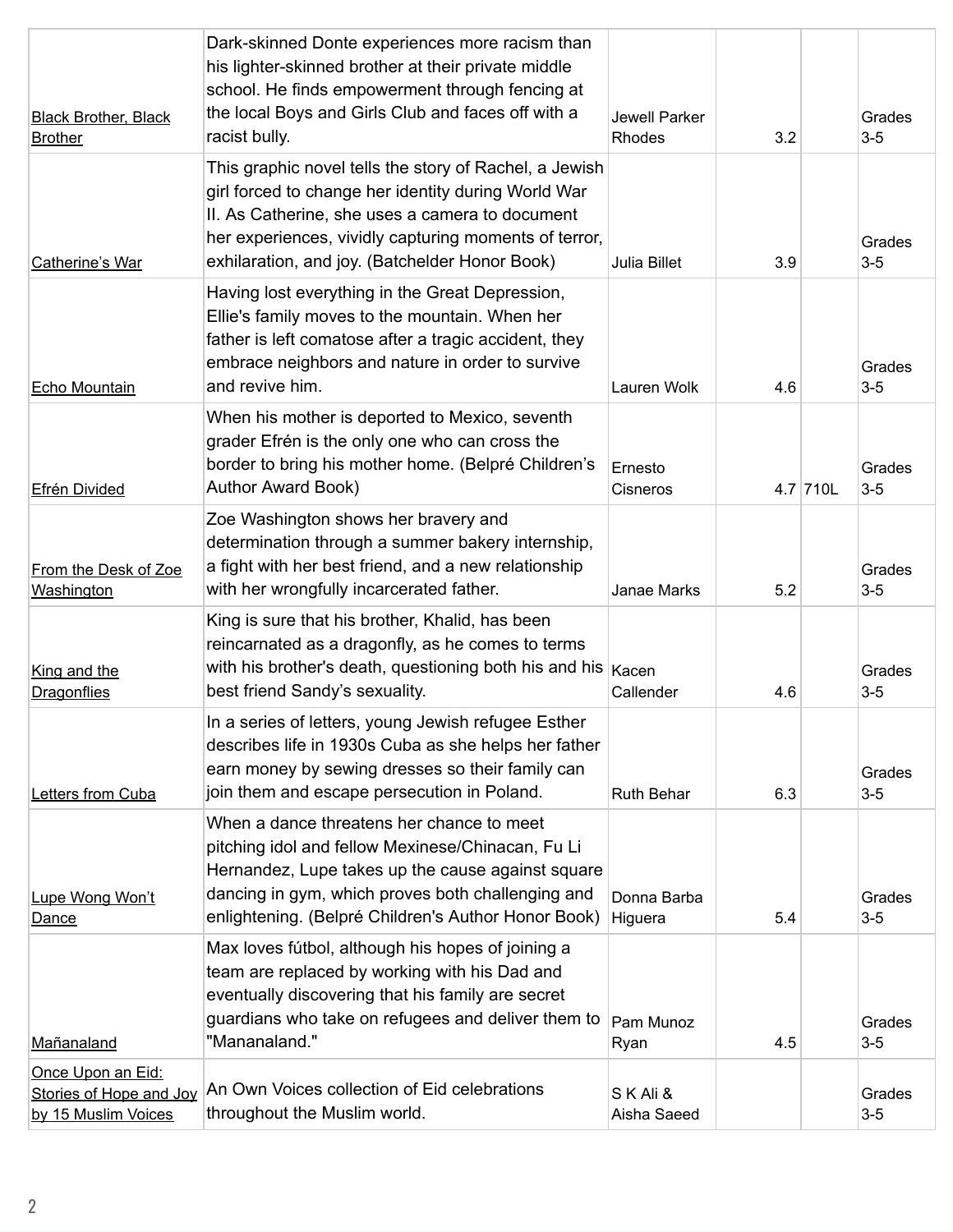| <b>Prairie Lotus</b>                                                          | Hanna, a biracial Chinese American, and her White<br>father move to the Dakota Territory in the 1880's to<br>start over after her mother's death. Hanna struggles<br>to find her own strengths and voice within an<br>unwelcoming community.                                                                        | Linda Sue<br>Park        | 5.2 |          | Grades<br>$3-5$ |
|-------------------------------------------------------------------------------|---------------------------------------------------------------------------------------------------------------------------------------------------------------------------------------------------------------------------------------------------------------------------------------------------------------------|--------------------------|-----|----------|-----------------|
| Santiago's Road Home                                                          | Santiago overcomes many dangerous obstacles to<br>cross the border from Mexico into the United States<br>only to be detained by ICE. While Santiago is used<br>to going it alone, the brutal conditions of the youth<br>detention center are not what he expected to find in<br>the United States.                  | Alexandra<br>Diaz        |     |          | Grades<br>$3-5$ |
| Sharuko: El Arqueólogo<br>Peruano/Peruvian<br>Archaeologist Julio C.<br>Tello | This bilingual biography traces the life of Julio C.<br>Tello, from a curious, young boy to an accomplished<br>archaeologist who elevated Peru's indigenous<br>history. (Belpré Youth Illustrator Honor Book)                                                                                                       | Monica Brown             | 4.4 |          | Grades<br>$3-5$ |
| Show Me a Sign                                                                | Based in the actual Deaf community that existed on<br>Martha's Vineyard during the 1800's, Mary lives a<br>singularly typical life. Never considering the<br>deafness she is born with to be a disability until a<br>prejudiced scientist arrives, Mary finds herself the<br>focus of a study against her will.     | Ann Clare<br>LeZotte     | 4.6 |          | Grades<br>$3-5$ |
| The Blackbird Girls                                                           | As a result of the Chernobyl nuclear disaster, two<br>girls set aside prejudices when they are forced to<br>live together away from home and family.                                                                                                                                                                | Anne<br><b>Blankman</b>  |     | 5.7 680L | Grades<br>$3-5$ |
| The Only Black Girls in<br>Town                                               | Alberta is sure she will be friends with the new girl<br>Edie, but realizes they are from two different worlds.<br>Alberta struggles to voice how her family and race<br>dynamics make her feel but the two girls come<br>together to discover a collection of hidden journals<br>that reveal a secret to the past. | <b>Brandy</b><br>Colbert | 4.5 |          | Grades<br>$3-5$ |
| The Total Eclipse of<br><b>Nestor Lopez</b>                                   | When animals begin disappearing and Abuela starts<br>acting suspicious, Nestor must use his secret ability<br>to communicate with animals to save his town from<br>a tule vieja, a witch that transforms into animals.<br>(Belpré Children's Author Honor Book)                                                     | Adrianna<br>Cuavas       | 5   |          | Grades<br>$3-5$ |
| Three Keys (A Front<br>Desk Novel)                                            | Mia Tang and her family work to save the hotel they<br>recently bought in the face of a looming immigration<br>law that could send them back to China if passed<br>and threatens the safety of Mia's friends.                                                                                                       | Kelly Yang               |     |          | Grades<br>$3-5$ |
| We Dream of Space                                                             | In the days before the Space Shuttle Challenger<br>disaster, the Thomas siblings navigate the<br>dangerous space of middle school and the fractured<br>constellation of their family. (Newbery Honor Book)                                                                                                          | Erin Entrada<br>Kelly    | 4.8 |          | Grades<br>$3-5$ |